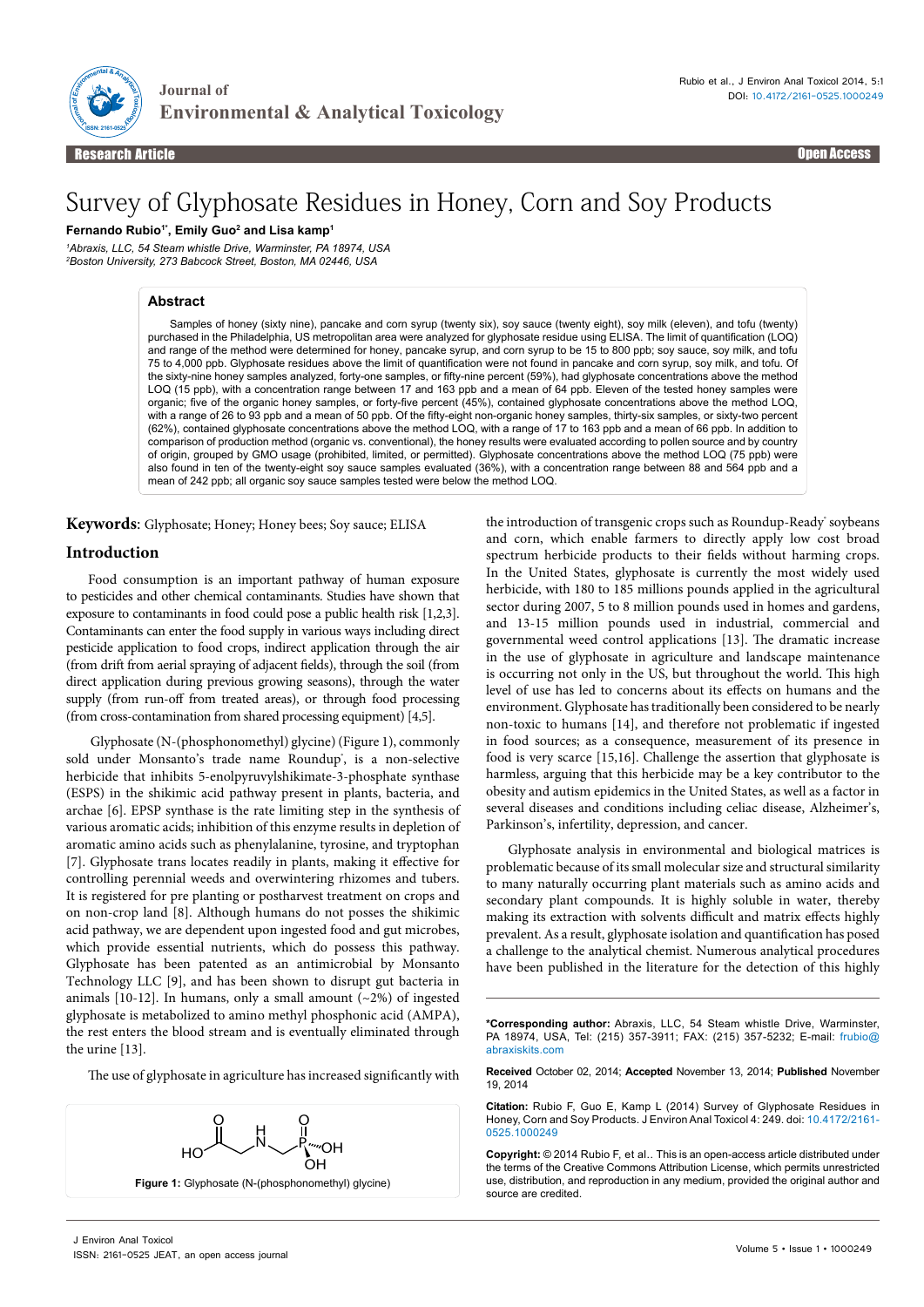polar and amphoteric molecule [17], including gas chromatography (GC), high performance liquid chromatography (HPLC) and capillary electrophoresis (CE), often coupled with mass spectrometry (MS). The co-contaminants in environmental and biological matrixes render instrumental analysis costly and time-consuming. ELISA determination, however, has allowed for the rapid, selective and sensitive determination of glyphosate [18-24].

The main objective of this survey was to obtain representative data on levels of glyphosate residues in honey, corn and pancake syrup, and soy based products, such as soy sauce, soy milk, and tofu, in products consumed by the general population in and around Philadelphia, Pennsylvania. The analytical program included the extraction of glyphosate from the various matrices and the subsequent determination of glyphosate residues by enzyme linked immune sorbent assay (ELISA).

## **Materials and Methods**

#### **Chemicals and reagents**

Chemicals were of reagent grade and were purchased from Sigma Chemical Company, St. Louis MO, USA, except as indicated. Glyphosate (>98% purity), Chem Service, West Chester, PA, USA. Glyphosate micro titer plate ELISA, Abraxis PN 500086; Glyphosate sample diluent, PN 500082, Abraxis LLC, Warminster, PA, USA. Glyphosate stock solution was prepared in deionized water to 1.0 mg/ mL; spiking solutions were prepared from the working solution using deionized water.

### **Samples and sample preparation/extraction**

In total, 153 representative samples were purchased from markets in the Philadelphia metropolitan area (69 honey, 26 corn and pancake syrup, 28 soy sauce, 11 soy milk, and 20 tofu products).

**Honey, corn and pancake syrup samples:** A 0.50 g aliquot of sample was weighed into a micro centrifuge tube and 0.50 mL of 1N HCl was added. The sample was mixed for 2 minutes using a vortex mixer, then diluted by adding 40 µL of the acid treated sample into 3.96 mL of glyphosate sample diluent and mixed using a vortex mixer. The sample was then analyzed in the ELISA. The sample preparation/ extraction described above produced a 1:200 sample dilution.

**Soy sauce***:* A 0.10 mL aliquot of sample was transferred into a micro centrifuge tube and 0.90 mL of 1N HCl was added. The sample was mixed for 2 minutes using a vortex mixer, then diluted by adding 40 µL of the acid treated sample into 3.96 mL of glyphosate sample diluent and mixed using a vortex mixer. The sample was then analyzed in the ELISA. The sample preparation/extraction described above produced a 1:1000 sample dilution.

**Soy milk:** A 0.10 mL aliquot of sample was transferred into a micro centrifuge tube and 0.90 mL of 1N HCl was added. The sample was mixed for 2 minutes using a vortex mixer, and then centrifuged at 6,000 x g for 5 minutes. The sample was then diluted by adding 40 µL of the middle layer of the acid treated sample into 3.96 mL of glyphosate sample diluent and mixed using a vortex mixer. The sample was then analyzed in the ELISA. The sample preparation/extraction described above produced a 1:1000 sample dilution.

**Tofu:** A 1.0 g aliquot of sample was weighed into a 20 mL vial and 10.0 mL of 1N HCl was added. The sample was mixed for 2 minutes using a vortex mixer, and then allowed to separate for 2 minutes. Approximately 1 mL of the mixture was transferred into a micro

centrifuge tube and centrifuged at 6,000 x g for 5 minutes. The sample was then diluted by adding 40 µL of the middle layer of the acid treated sample into 3.96 mL of glyphosate sample diluent and mixed using a vortex mixer. The sample was then analyzed in the ELISA. The sample preparation/extraction described above produced a 1:1000 sample dilution.

#### **Determination of glyphosate in samples**

The instructions provided in the ELISA kit user's guide were followed, in brief, glyphosate calibrators provided in the kit and the samples to be tested are derivatized for ten minutes and then added, along with an antibody specific for glyphosate to micro titer wells coated with goat anti-rabbit antibody and incubated for thirty minutes with shaking. A glyphosate horseradish peroxidase (HRP) enzyme conjugate is then added. At this point a competitive reaction occurs between the glyphosate, in the calibrators or samples, and the enzyme labeled glyphosate for the antibody binding sites on the micro titer well. The reaction is allowed to continue for sixty minutes. After a washing step an enzyme substrate (hydrogen peroxide) and the chromogen (3,3',5,5'-tetramethylbenzidine) are added. The enzyme-labeled glyphosate bound to the glyphosate antibody catalyzes the conversion of the substrate /chromogen mixture to a colored product. After an incubation period, the reaction is stopped and stabilized by the addition of diluted acid and read in a Molecular Devices micro titer plate reader (450 nm). Since the labeled glyphosate (conjugate) was in competition with the unlabeled glyphosate (sample) for the antibody sites, the color developed is inversely proportional to the concentration of glyphosate in the sample.

#### **Data analysis**

The evaluation of the assay was performed using Molecular Devices Soft max pro evaluation program (4-Parameter). The program calculates the mean absorbance value for each of the standards  $(B<sub>i</sub>)$  and calculates the  $%B_i/B_0$  for each standard by dividing the mean absorbance value for each standard by the Zero Standard (Standard 0) mean absorbance  $(B_0)$ . The program then constructs a non-linear regression model of a standard curve by plotting the %  $\rm B_i/B_o$  for each standard on the vertical linear (y) axis versus the corresponding glyphosate concentration on the horizontal logarithmic (x) axis. The %  $B_1/B_0$  for samples is interpolated using the standard curve yielding sample concentration levels of glyphosate from the standard curve. Correlation coefficients of the assays were >0.995 and standard deviation between standard replicate analysis were < 10%.

#### **Validation, performance and quality control**

Specificity had been previously determined (ELISA user's guide), (Table 1). Recovery, limit of quantitation, range and limit of quantification were determined to test the validity of the dilution/ extraction procedures of each of the matrices used in combination with the glyphosate ELISA.

| <b>COMPOUND (B/Bo)</b> | $LOD$ (ng/mL) | 50% B/Bo (ng/mL) |
|------------------------|---------------|------------------|
| Glyphosate             | 0.05          | 0.5              |
| Glyphosine             | 50            | 3,000            |
| Glufosinate            | 2.000         | 70,000           |
| <b>AMPA</b>            | 35,000        | >1,000,000       |
| Glycine                | >10,000       | >1,000,000       |

**Table 1:** Cross-rectivity table. The reactivity of glyphosate to various related compounds expressed as LOD and as the dose required for 50% absorbance inhibition (50% B/Bo).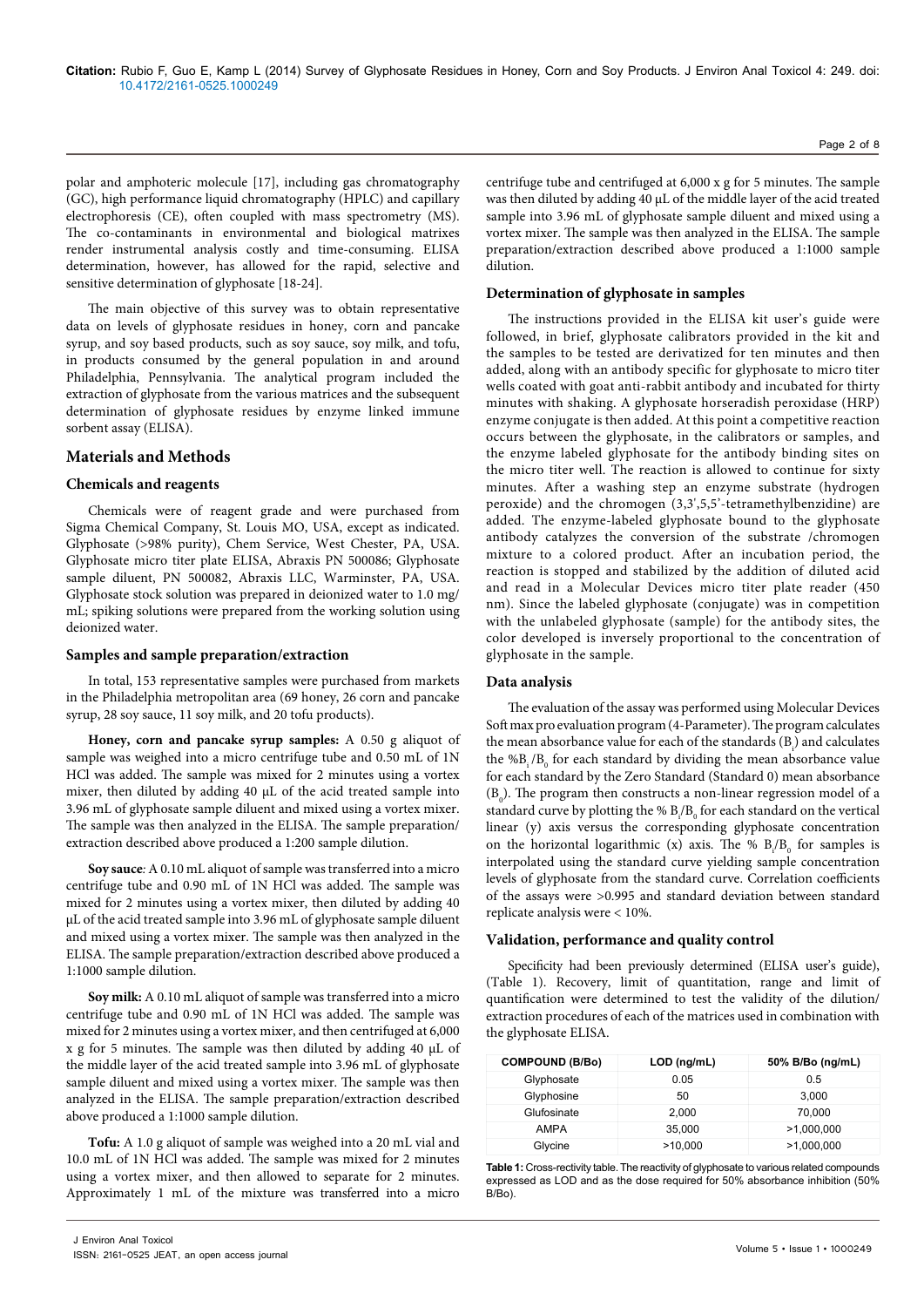## **Results and Discussion**

The method performance for glyphosate analysis was determined by conducting recovery tests on each of the matrices. To determine the accuracy of the glyphosate analysis for the sample matrices analyzed in this study, matrix samples that were glyphosate negative and positive (positive samples were not encountered with tofu, soy milk, pancake and corn syrup) were spiked as follows: 15, 40, 100, 200 and 400 ng/ mL (honey, pancake and corn syrup); 75, 200, 500, 1,000 and 4,000 ng/mL [soy sauce, soy milk and tofu (ng/g)]. Analysis was performed in duplicate for all unspiked and spiked samples at all levels. Average recovery obtained for glyphosate negative honey samples fortified with glyphosate was 119 %, (SD = 10). Average recovery for glyphosate positive honey (unspiked contained 44 ng/g glyphosate) after fortification was 116 % (SD = 10). Average recovery for negative soy sauce was  $94\%$  (SD = 5), and for positive fortified soy sauce (unspiked contained 417 ng/mL) was  $86\%$  (SD = 5). The limit of quantification and range of the method were determined for honey, pancake and corn syrup to be 15 to 800 ng/g; soy sauce, soy milk, and tofu 75 to 4,000 ng/ mL or ng/g, respectively.

In this study, the first sample matrix analyzed for the presence of glyphosate was honey; 69 samples were analyzed and classified into 18 groups depending on the country of origin listed on the bottles: (A) Brazil, (B) Canada, (C) China, (D) Germany, (E) Greece, (F) Hungary, (G) India, (H) Korea, (I) blend of Mexico, Brazil, and Uruguay, (J) New Zealand, (K) Spain, (L) Taiwan, (M) blend of Ukraine and Vietnam, (N) USA, (O) blend of USA and Argentina, (P) blend of USA, Argentina and Canada, (Q) blend of USA, South America, (R) unknown origin. The glyphosate concentrations obtained are shown in (Figure 2). Fortyone out of the sixty-nine honey samples analyzed, or fifty nine percent

(59 %), had glyphosate concentrations above the method LOQ (15 ng/g) with a concentration range between 17 and 163 ng/g and a mean of 64 ng/g.

The glyphosate concentration in honey grouped by flower (pollen) source is shown in (Figure 3). The pollen types listed on the bottles were: clover (12 samples), exotic (11 samples), wildflower (11 samples), unknown (35 samples). (Figure 4) depicts the concentration of glyphosate in honey samples grouped by growing method of source pollen: organic (11 samples) and traditional (58 samples); 5 of the 11 organic samples had glyphosate concentrations above the method LOQ with a range of 26 to 93 ng/g and a mean of 50 ng /g. Of the fifty-eight non-organic honey samples, thirty-six samples, or sixty-two percent (62%), contained glyphosate concentrations above the method LOQ, with a range of 17 to 163 ppb and a mean of 66 ppb.

(Figure 5) depicts the concentration of glyphosate in honey by country and whether the use of genetically modified organisms (GMO) seeds is prohibited or permitted. The graph also shows where some minimum uses of GMO traits are allowed (Spain, and blend of Vietnam/Ukraine). The glyphosate concentration in honey originating in countries that do not allow or allow limited GMO traits (3 out of 14 samples above the LOQ) ranged from 26 to 41 ng/g with a mean of 31 ng /g. The glyphosate range for those countries that allow GMO (30 out of 43 samples above LOQ) was 21 to 163 ng/g with a mean of 71 ng /g. Samples of unknown origin (8 out of 12 samples above LOQ) ranged from 17 to 95 ng/g with a mean of 50 ng/g.

The second matrix group analyzed for glyphosate was soy sauce. The analysis consisted of 28 samples, (Figure 6). Ten out of 28 samples (36 %) had glyphosate concentrations above the method LOQ (75 ng/

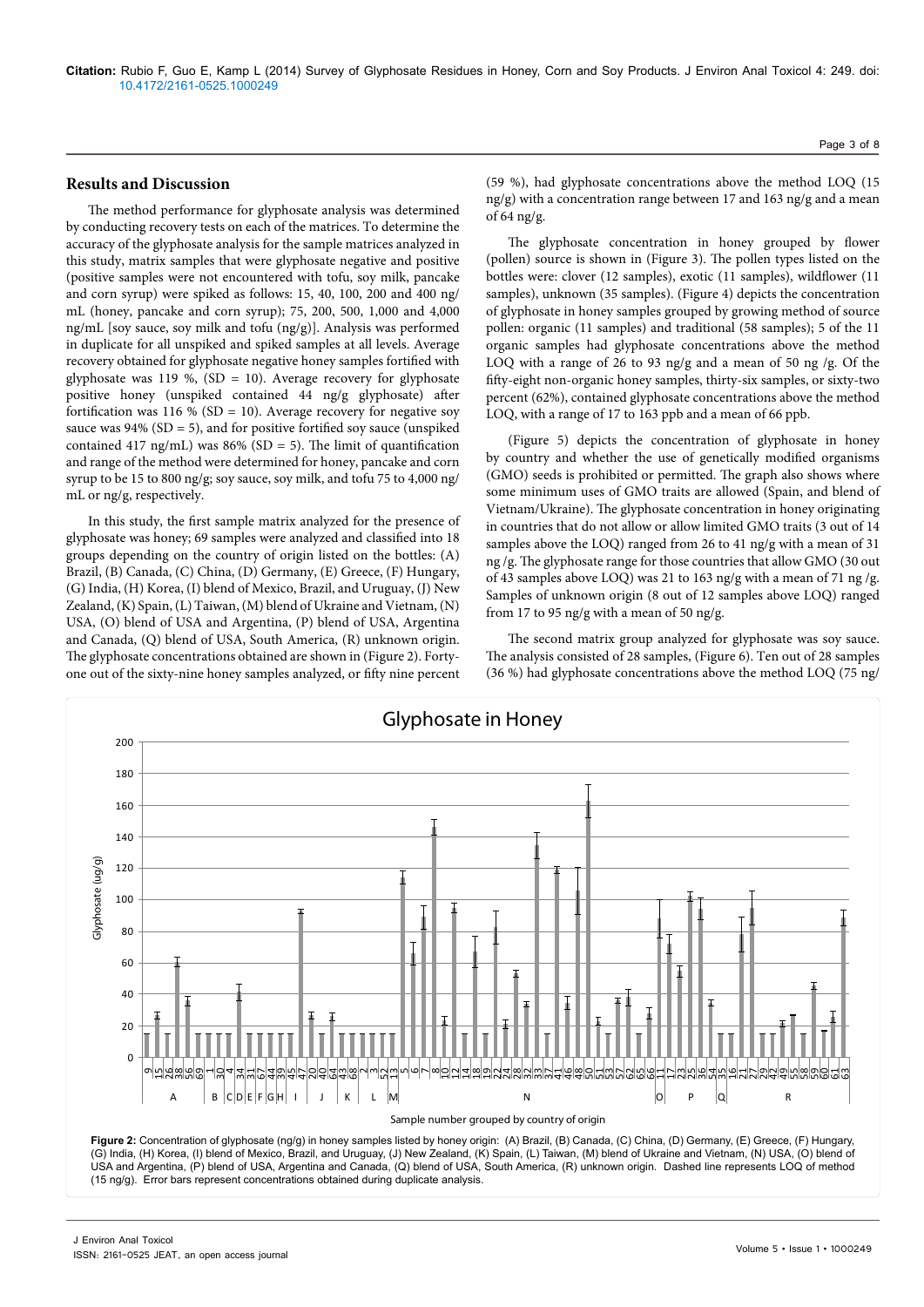#### **Citation:** Rubio F, Guo E, Kamp L (2014) Survey of Glyphosate Residues in Honey, Corn and Soy Products. J Environ Anal Toxicol 4: 249. doi: 10.4172/2161-0525.1000249







Page 4 of 8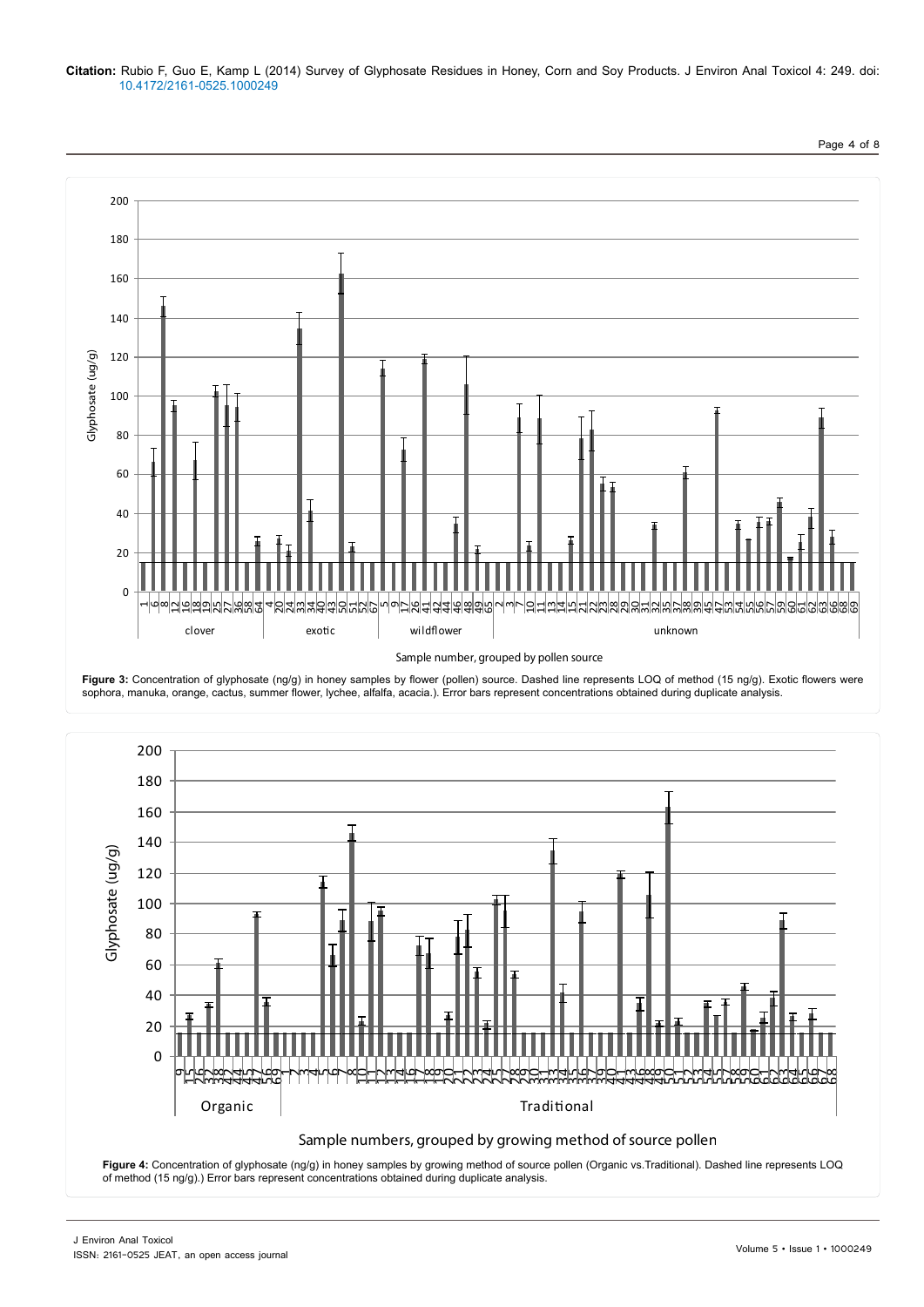### **Citation:** Rubio F, Guo E, Kamp L (2014) Survey of Glyphosate Residues in Honey, Corn and Soy Products. J Environ Anal Toxicol 4: 249. doi: 10.4172/2161-0525.1000249



**Figure 5:** Concentration of glyphosate (ng/g) in honey samples listed by honey origin and the allowance of GMO use: (A) Brazil, (B) Canada, (C) China, (D) Germany, (E) Greece, (F) Hungary, (G) India, (H) Korea, (I) blend of Mexico, Brazil, and Uruguay, (J) New Zealand, (K) Spain, (L) Taiwan, (M) blend of Ukraine and Vietnam, (N) USA, (O) blend of USA and Argentina, (P) blend of USA, Argentina and Canada, (Q) blend of USA, South America, (R) unknown origin. Dashed line represents LOQ of method (15 ng/g). ). Error bars represent concentrations obtained during duplicate analysis.



Page 5 of 8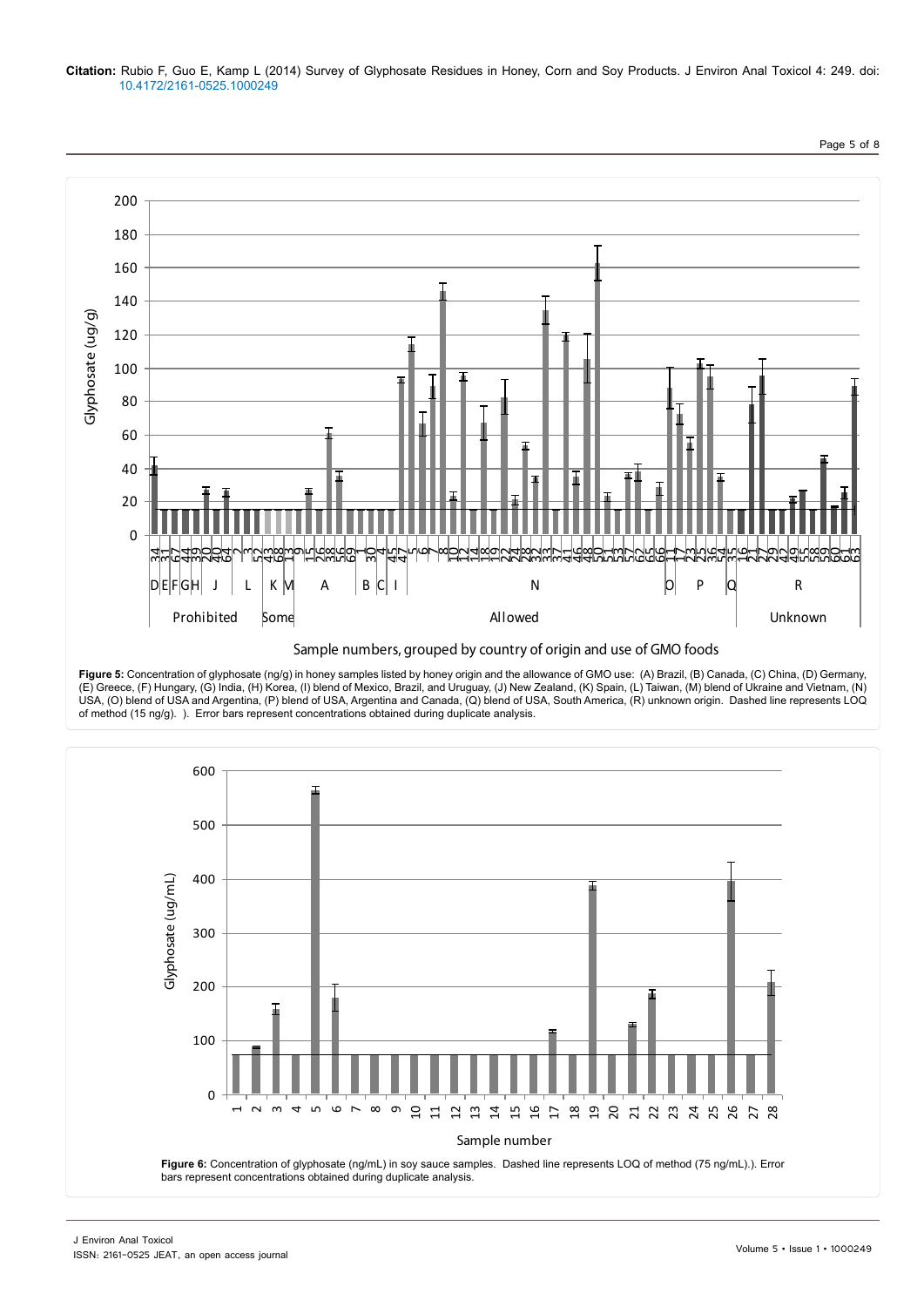mL) with a concentration range between 88 and 564 ng/mL and a mean of 242 ng /mL. (Figure 7) shows the concentration of glyphosate in soy sauce by method of soy bean growing (organic vs. traditional). The recent report from the Chinese Academy of Medical Science and the Beijing Union Hospital [20] reported an average glyphosate concentration in soy sauce of 133 ng/mL in samples that did not specify on the bottle whether or not the raw material was GM soybean. In our study, the small subset of organic labeled samples (three) was all below the limit of quantitation of the test.

Corn and pancake syrup (26 samples), soy milk (11 samples), and tofu (20 samples) tested were negative for glyphosate at the LOQ of the method (15 ng/g for pancake and corn syrup, and 75 ng/mL or ng/g for soy milk and tofu, respectively).

Studies on glyphosate residues in food are scarce. Among the few studies found was a recent report published on the incidence of glyphosate in soy sauce, conducted by the Chinese government [20]. Searches were conducted by the authors using various scientific databases on the concentration and incidence of glyphosate in honey, but these failed to provide any information. The honey samples analyzed in the present study show that 59 % of all samples contained glyphosate residues (ranging from 17 to 163 ng/g, mean 64 ng/g); the residue concentration does not seem to depend on pollen source or growing method, even organic honey contained glyphosate residues (5 out 11 samples, or 45 %, mean glyphosate concentration 50 ng/g). Comparing the concentration of glyphosate in honey by countries that use GMO extensively with countries that allow the use of some GMO traits and those that do not allow GMO, shows that, in general, glyphosate levels are lower in samples from countries that do not allow or allow limited use of some GMO traits, such as Spain and Vietnam/ Ukraine blend (mean 31 ng/g), compared to those countries that allow planting of GMO traits (71 ng/g). It should be noted, however, that some residues of glyphosate (although  $<$  50 ng/g) were found in honeys

originating from Germany and New Zealand, countries where no GMO planting is allowed.

The European Union has specific guidelines for the labeling of organic honey [25,26]. According to those guidelines, the location of apiaries is strictly controlled and states that "Nectar and pollen sources available over a three-kilometer radius around the apiary sites must consist essentially of organically produced crops or crops treated with low-environmental-impact methods. Apiaries must also be far enough away from any non-agricultural production source that could lead to contamination (e.g. urban centers, waste dumps, waste incinerators, etc.). Member States have the option of prohibiting the production of organic honey in certain regions or areas that do not meet these conditions. Organic honey must not contain chemicals residues (synthetic pesticides, etc.)." The United States has no such guidelines for the organic production of honey, but uses organic farming certification for honey labeling purposes; one reason is that it is practically impossible to regulate without testing all honey for residues since bees can fly up to 3 miles in search of nectar and it is difficult to be certain that they do not feed on nectar contaminated by crop spraying or industrial sources. In the EU, glyphosate residues in non-organic honey regulatory limits are 50 ng/g [27], the United States does not have a limit in honey. The limit in drinking water in the United States is 700 ng/mL; the reference dose is 1.75 mg/Kg/day; the One-Day Health Advisory level is 20 mg/L [28]. Also, it is widely known that like milk and olive oil, honey is one of the foods that is most commonly mislabeled and adulterated [29] providing yet another source of glyphosate contamination in honeys that, according to the bottle label, originated in non-GMO countries.

Bee colony collapse disorder (CCD) is a growing threat to the efficient production of food around the world. Honey bees pollinate nearly 130 species of plant life [30], such as fruits, vegetables, nuts, and seed crops. Honeybees are therefore indirectly responsible for an

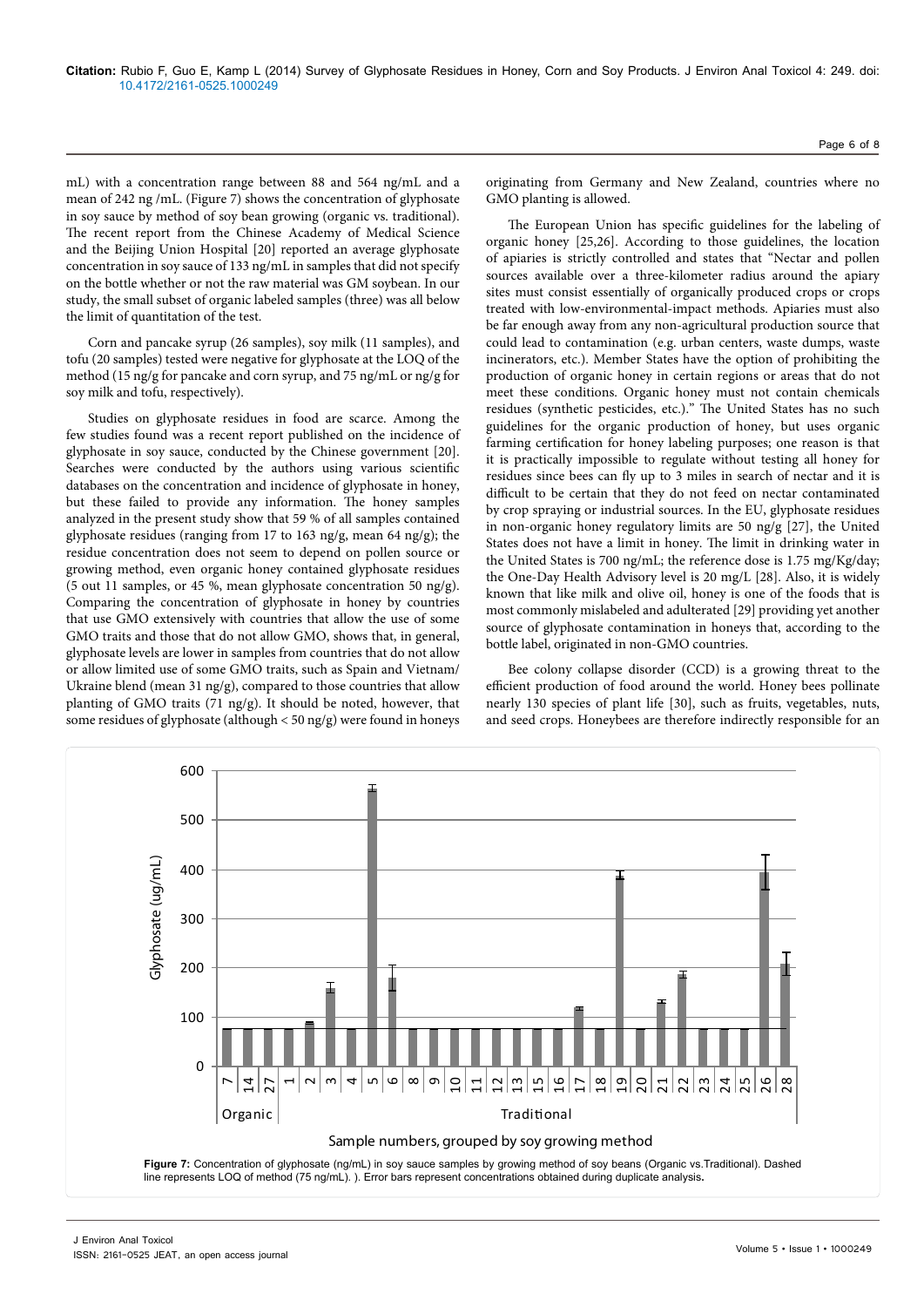estimated one-third of the world food supply [31]. Although several factors are involved in CCD, including numerous pathogens and parasites, the extensive use of pesticides [32,33] such as neonicotinoids have provided evidence that these products are harmful to honey bees and have lead to a recent ban or restriction in the use of three neonicotoids by the European Union [34]. Although glyphosate is not acutely toxic to bees, it is chronically toxic to animals and is reported to disrupt the endocrine system [35,36] and a recent study indicates that honey bees exposed to increasing sub-lethal concentrations of glyphosate exhibit a decrease in acetyl cholinesterase (AChE) activity [37]. The high rate of glyphosate use creates the potential for wide-spread contamination of our food chain. Glyphosate is used throughout the bee foraging period in high amounts and is found in the air, water, and in plant parts frequented by bees, such as flowers and buds, potentially contaminating the nectar collected by bees from contaminated plants [38]. Based on its prevalence in the environment, as well as our findings in honey samples, we propose that future studies should be conducted to determine if glyphosate is in fact a contributing factor in CCD.

## **Conclusion**

This study indicates the presence of glyphosate residues in honey and soy sauce, but not in pancake and corn syrups or soy based products such as soy milk and tofu. Forty one out of sixty nine (59%) honey samples analyzed contained glyphosate at a concentration above the method LOQ (15 ng/g) with a range between 17-163 ng/g and a mean of 64 ng/g. Ten out of twenty eight (36%) soy sauce samples contained glyphosate at a concentration above the method LOQ (75 ng/mL) with a range between 88-564 ng /mL and a mean of 242 ng /mL. Future studies should be conducted on many other food products to determine the extent of glyphosate residue contamination.

#### **Acknowledgements**

We would like to give our thanks to Erin Faltin for the preparation of the graphs presented in this paper.

#### **References**

- 1. [Maitani T \(2004\) Evaluation of exposure to chemical substances through foods-](http://jhs.pharm.or.jp/data/50%283%29/50_205.pdf)[Exposure to pesticides, heavy metals, dioxins, acrylamide and food additives in](http://jhs.pharm.or.jp/data/50%283%29/50_205.pdf) [Japan. J Health Sci](http://jhs.pharm.or.jp/data/50%283%29/50_205.pdf) 50: 205-209.
- 2. [National Research Council \(1993\) Pesticides in the Diets of Infants and](http://www.nap.edu/openbook.php?isbn=0309048753) [Children. Natl. Acad Sci -Natl Res. Council, Washington, DC.](http://www.nap.edu/openbook.php?isbn=0309048753)
- 3. Wiles R, Davies K, Campbell C (1998) overexposed: Organophosphate Insecticides in Children's Food. Environmental Working Group, Washington, DC.
- 4. Battaglin WA , Meyer MT, Kuivila KM, Dietze JF (2014) Glyphosate and its [degradation product AMPA occur frequently and widely in U.S. soils, surface](http://onlinelibrary.wiley.com/doi/10.1111/jawr.12159/abstract) [water, groundwater, and precipitation. JAWRA](http://onlinelibrary.wiley.com/doi/10.1111/jawr.12159/abstract) 50: 275-289.
- 5. [Damals CA, Eleftherohorinos IG \(2011\) Pesticide Expousre, Safety Issues, and](http://www.mdpi.com/1660-4601/8/5/1402) [Risk Assessment Indicators. Int J Environ Res Public Health](http://www.mdpi.com/1660-4601/8/5/1402) 8: 1402-1419.
- 6. [De Maria N, Becerril JM , Garca-Plazaola JI, Hernandez AH, de Felipe MR, et](http://www.ncbi.nlm.nih.gov/pubmed/16569053) [al. \(2006\) New insights on glyphosate mode of action in nodular metabolism:](http://www.ncbi.nlm.nih.gov/pubmed/16569053) [Role of shikimate accumulation. J Agric Food Chem](http://www.ncbi.nlm.nih.gov/pubmed/16569053) 54: 2621-2628.
- 7. [Duke SO, Powles SB \(2008\) Glyphosate: A once-in-a-century herbicide. Pest](http://passel.unl.edu/Image/Robles VazquezWilfredo1129928587/Glyphosate_Duke_2008.pdf) [Manag Sci 64: 319-325.](http://passel.unl.edu/Image/Robles VazquezWilfredo1129928587/Glyphosate_Duke_2008.pdf)
- 8. Vencill, WK (2002) Weed Science Society of America, Lawrence, KS. Herbicide Handbook, 8<sup>th</sup> ed 231-234.
- 9. Monsanto Technology LLC (2010) Glyphosate formulations and their use for the inhibition of 5-enolpyruvylshikimate-3-phosphate synthase.
- 10. [Shehata AA, Schrodi W, Aldin AA, Hafez HM, Kruger M \(2013\) The effect](http://www.ncbi.nlm.nih.gov/pubmed/23224412) [of glyphosate on potential pathogens and beneficial members of poultry](http://www.ncbi.nlm.nih.gov/pubmed/23224412) [microbiota in vitro. Curr Microbiol](http://www.ncbi.nlm.nih.gov/pubmed/23224412) 66: 350-358.
- 11. [Kruger M, Shehata AA, Schrodl W, Rodloff A \(2013\) Glyphosate suppresses](http://www.ncbi.nlm.nih.gov/pubmed/23396248)  [the antagonistic effects of Enterococcus spp. On Clostridium botulinum](http://www.ncbi.nlm.nih.gov/pubmed/23396248)  [Anaerobe 20: 74-78.](http://www.ncbi.nlm.nih.gov/pubmed/23396248)
- 12. [Carman JA, Vlieger HR, Ver Steeg LJ, Sneller VE, Robinson GW, et al. \(2013\)](http://www.organic-systems.org/journal/81/81.pdf#page=38)  [A long term toxicology study on pigs fed a combined genetically modified \(GM\)](http://www.organic-systems.org/journal/81/81.pdf#page=38)  [soy and GM maize diet. J Organic Syst](http://www.organic-systems.org/journal/81/81.pdf#page=38)*.* 8: 38-54.
- 13. United States EPA (2007) Pesticide Market Estimates Agriculture Home and Garden Last accessed July 13, 2014.
- 14. [Williams GM, Kroes R, Munro IC \(2000\) Safety evaluation and risk assessment](http://www.ncbi.nlm.nih.gov/pubmed/10854122)  [of the herbicide Roundup and its active ingredient, glyphosate, for humans.](http://www.ncbi.nlm.nih.gov/pubmed/10854122)  [Regul Toxicol Pharmacol](http://www.ncbi.nlm.nih.gov/pubmed/10854122) 31 :117-165.
- 15. [Samsel A, Seneff S \(2013\) Glyphosate, pathways to modern diseases II: Celiac](http://www.ncbi.nlm.nih.gov/pubmed/24678255)  [sprue and gluten intolerance. Inter discip Toxico.](http://www.ncbi.nlm.nih.gov/pubmed/24678255) 6: 159-184.
- 16. [Samsel A, Seneff S \(2013\) Glyphosate's Supression of Cytochrome P450](http://www.mdpi.com/1099-4300/15/4/1416)  [Enzymes and Amino Acid Biosynthesis by the Gut Microbiome: Pathways to](http://www.mdpi.com/1099-4300/15/4/1416)  [Modern Diseases. Entropy](http://www.mdpi.com/1099-4300/15/4/1416) 15: 1416-1463.
- 17. [Stalikas CD, Konidari CN, \(2001\) Analytical methods to determine phosphonic](http://www.sciencedirect.com/science/article/pii/S0021967300010098)  [and amino acid group-containing pesticides. J Chromatogr A](http://www.sciencedirect.com/science/article/pii/S0021967300010098)907: 1-19.
- 18. Kruger MP, Schledorn W, Schrodl A, Hoppe HW, Lutz W, et al. (2014) Detection of Glyphosate Residues in Animals and Humans. J Environ Anal Toxicol 4: 100210.
- 19. Kruger M, Schrodl W, Neuhaus AJ, Shehata AA (2013) Field Investiga[ti](http://yadda.icm.edu.pl/yadda/element/bwmeta1.element.elsevier-2ff36cb6-4d7b-30c0-822e-bade44b6b743)ons of Glyphosate in Urine of Danish Cows. J Environ Anal Toxicol 3: 100086.
- 20. [Mortl M, Nemeth G, Juracsek J, Darvas B, Kamp L, et al. \(2013\) Determination](http://yadda.icm.edu.pl/yadda/element/bwmeta1.element.elsevier-2ff36cb6-4d7b-30c0-822e-bade44b6b743)  [of glyphosate residues in Hungarian water samples by immunoassay. Micro](http://yadda.icm.edu.pl/yadda/element/bwmeta1.element.elsevier-2ff36cb6-4d7b-30c0-822e-bade44b6b743)  [chemical Journal 107: 143-151.](http://yadda.icm.edu.pl/yadda/element/bwmeta1.element.elsevier-2ff36cb6-4d7b-30c0-822e-bade44b6b743)
- 21. Sanchis J, Kantiani L, Llorca M, Rubio F, Ginebreda A, et al. (2012) Anal Bioanal Chem 402: 2335-2345.
- 22. [Bernal MH, Solomon KR, Carrasquilla G \(2009\) Toxicity of formulated](file:///F:/Journals/NPCR/NPCR-Volume2/Volume2.7/NPCR-2.7_AI/v)  [glyphosate \(glyphos\) and cosmo-flux to larval and juvenile Colombian frogs](file:///F:/Journals/NPCR/NPCR-Volume2/Volume2.7/NPCR-2.7_AI/v)  [2. Field and laboratory microcosm acute toxicity. J Toxicol Environ Health A](file:///F:/Journals/NPCR/NPCR-Volume2/Volume2.7/NPCR-2.7_AI/v) [72: 966-973.](file:///F:/Journals/NPCR/NPCR-Volume2/Volume2.7/NPCR-2.7_AI/v)
- 23. [Byer JD, Stuger J, Klawunn P, Todd A, Sverko E \(2008\) Low Cost Monitoring](http://www.ncbi.nlm.nih.gov/pubmed/18767665)  [of Glyphosate in Surface Waters Using the ELISA Method: An Evaluation.](http://www.ncbi.nlm.nih.gov/pubmed/18767665)  [Environ Sci Technol 42: 6052-6057.](http://www.ncbi.nlm.nih.gov/pubmed/18767665)
- 24. [Rubio F, Veldhuis L, Clegg BS, Fleeker JR, Hall JC \(2003\) Comparison of a](http://www.ncbi.nlm.nih.gov/pubmed/12537443)  [Direct ELISA and HPLC Method for Glyphosate Determination in Water. J Agric](http://www.ncbi.nlm.nih.gov/pubmed/12537443)  Food Chem [51: 691-696.](http://www.ncbi.nlm.nih.gov/pubmed/12537443)
- 25. European Commission (1999) Council Regulation (EC) No 1804/1999 of 19 July 1999 supplementing Council Regulation No. 2092/91 on organic production of agricultural products and indications thereto on agricultural products and foodstuffs.
- 26. European Commission (1991) Council Regulation (EC) No 2092/91 of 24 June 1991 on organic production of agricultural products and indications thereto on agricultural products and foodstuffs.
- 27. European Commission (2013) Council Regulation (EC) No 293/2013 of 20 March 2013 Ammending Annexes II and III to Regulation EC No 396/2005 of the European Parliament and of the Council as regards maximum residue levels of emanectin benzoate, etofenprox, etoxazole, flutriafol, glyphosate, phosmet, pyraclostrobin, spinosad and spirotetramat in or on certain products.
- 28. United States EPA. 2009. Glyphosate. Human-Health Assessment Scoping Document in Support of Registration Review. U.S. Environmental Protection Agency, Office of Prevention, Pesticides, and Toxic Substances, Office of Pesticide Programs, U.S. Government Printing Office: Washington, DC.
- 29. Strayer [SE, Everstine K, Kennedy S \(2014\) Economically Motivated](http://www.foodprotection.org/publications/food-protection-trends/article-archive/2014-01economically-motivated-adulteration-of-honey-quality-control-vulnerabilities-in-the-internati/)  [Adulteration of Honey: Quality Control Vulnerabilities in the International Honey](http://www.foodprotection.org/publications/food-protection-trends/article-archive/2014-01economically-motivated-adulteration-of-honey-quality-control-vulnerabilities-in-the-internati/)  [Market. Food Protection Trends](http://www.foodprotection.org/publications/food-protection-trends/article-archive/2014-01economically-motivated-adulteration-of-honey-quality-control-vulnerabilities-in-the-internati/) 34: 8-14.
- 30. Kaplan JK (2008) A Complex Buzz. Agricultural Research 56.5: 8-11.
- 31. [Delaplane KS, Mayer DF \(2001\) Crop Pollination by Bees. Entomologia](http://books.google.co.in/books?hl=en&lr=&id=ZHGZkXa7xE4C&oi=fnd&pg=PR12&dq=Crop+Pollination+by+Bees&ots=-AhvwndtNw&sig=jcU4WBJRBLHzARu0t0vnwPsC7gs#v=onepage&q=Crop Pollination by Bees&f=false)  [Experimentalis et Applicata](http://books.google.co.in/books?hl=en&lr=&id=ZHGZkXa7xE4C&oi=fnd&pg=PR12&dq=Crop+Pollination+by+Bees&ots=-AhvwndtNw&sig=jcU4WBJRBLHzARu0t0vnwPsC7gs#v=onepage&q=Crop Pollination by Bees&f=false) 99: 127-129.
- 32. [Johnson RM, Ellis MD, Mullin CA, Frazier M \(2010\) Pesticides and honey bee](http://www.apidologie.org/articles/apido/abs/2010/03/m09141/m09141.html)  [toxicity. Apidologie](http://www.apidologie.org/articles/apido/abs/2010/03/m09141/m09141.html) 41: 312-332.
- 33. [Wu JY, Anelli CM, Shepard WS \(2011\) Sub-lethal effects of pesticide residues](http://www.plosone.org/article/info%3Adoi%2F10.1371%2Fjournal.pone.0014720)